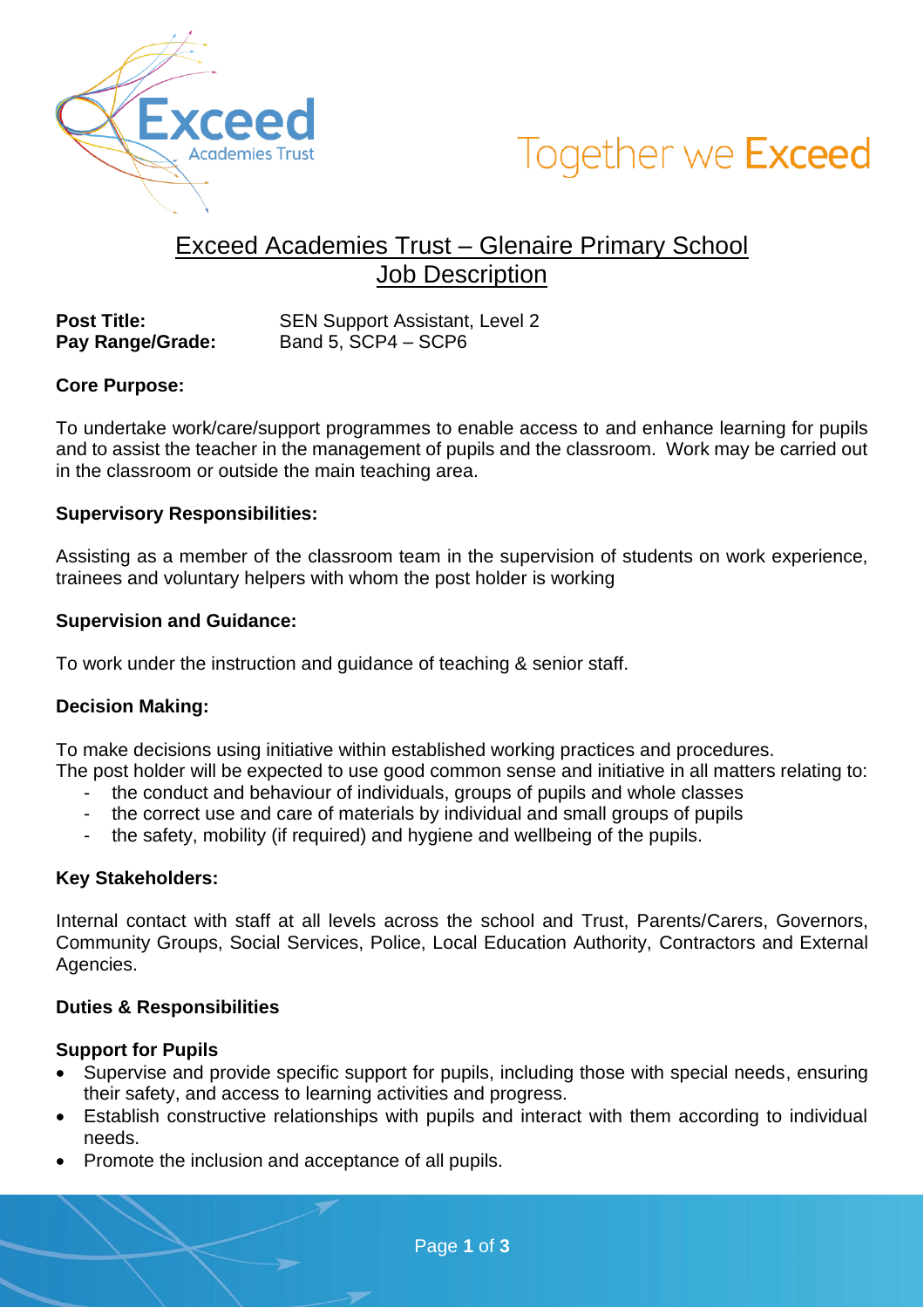

# Together we Exceed

- Encourage pupils to interact with others and engage in activities led by the teacher.
- Set challenging and demanding expectations and promote self-esteem and independence.
- Provide feedback to pupils in relation to progress and achievement under guidance of the teacher.
- Assist with the development and implementation of Individual Education/Behaviour Plans and Personal Care programmes in order to promote pupil learning.

# **Support for the Teacher**

- Create and maintain a purposeful, orderly and supportive environment, in accordance with lesson plans and assist with the display of pupils' work.
- Provide detailed and regular feedback to teachers on pupils' achievement, progress, problems etc.
- Monitor pupils' responses to learning activities and accurately record achievement/progress as directed.
- Promote good pupil behaviour, dealing promptly with conflict and incidents in line with established policy and encourage pupils to take responsibility for their own behaviour
- Establish constructive relationships with parents/carers.
- Provide clerical/admin. support e.g. photocopying, typing, filing, money, administer coursework etc.
- Use strategies, in liaison with the teacher, to support pupils to achieve learning goals.
- Assist with the planning of learning activities.
- Administer routine tests and invigilate exams and undertake routine marking of pupils' work.

# **Support for the curriculum**

- Undertake structured and agreed learning activities/teaching programmes, adjusting activities according to pupil responses.
- Undertake programmes linked to local and national learning strategies e.g. literacy, numeracy, Early years, recording achievement and progress and feeding back to the teacher.
- Support the use of ICT in learning activities and develop pupils' competence and independence in its use.
- Prepare, maintain and use equipment/resources required to meet the lesson plans/relevant learning activity and assist pupils in their use.

# **Support for the school**

- Be aware of and comply with policies and procedures relating to child protection, health, safety and security, confidentiality and data protection, reporting all concerns to an appropriate person.
- Be aware of and support difference and ensure all pupils have equal access to opportunities to learn and develop.
- Contribute to the overall ethos/work/aims of the school.
- Appreciate and support the role of other professionals.
- Attend and participate in relevant meetings as required
- Participate in training and other learning activities and performance development as required.